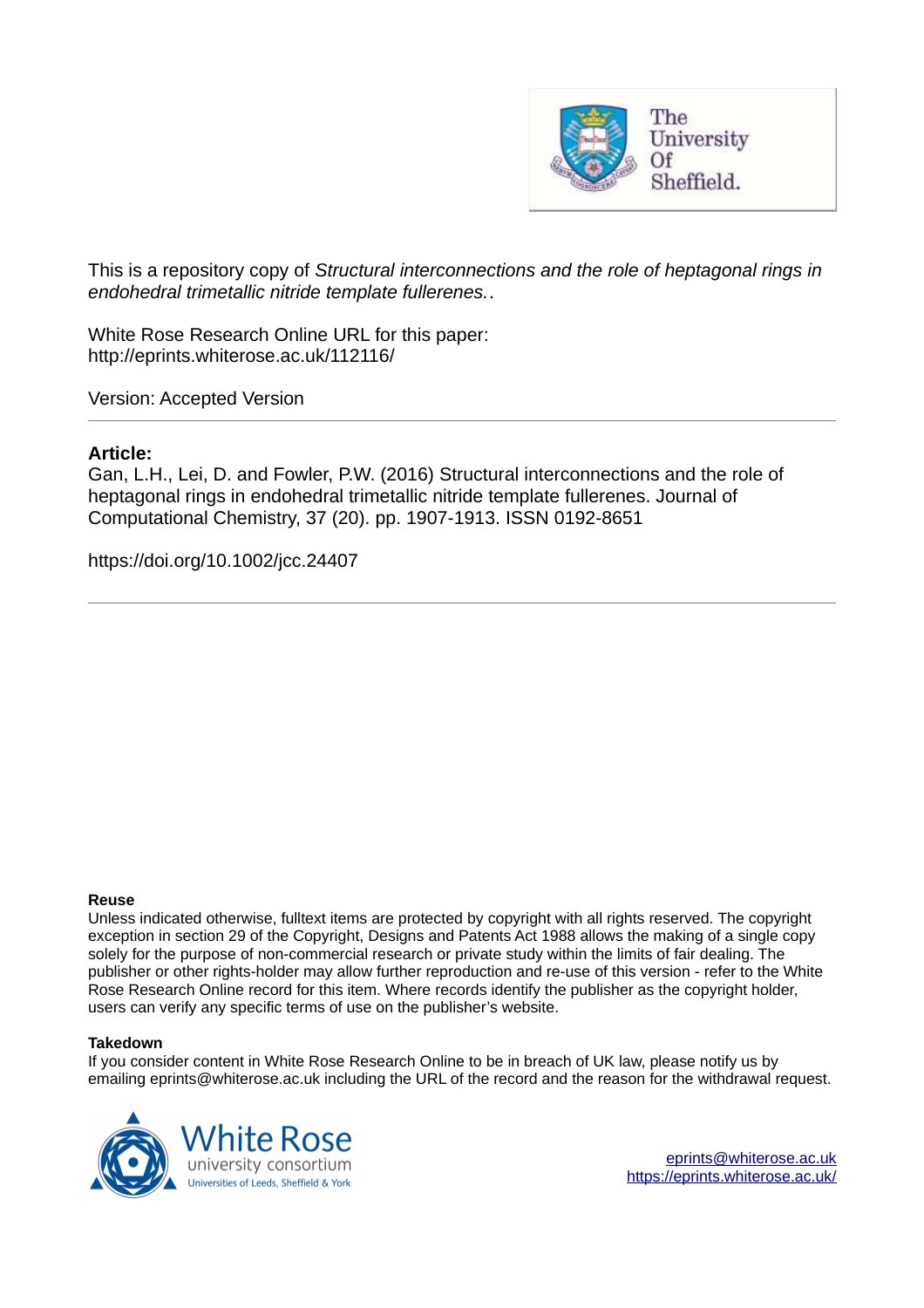# **Structural interconnections and the role of heptagonal rings in**

## **endohedral trimetallic nitride template fullerenes**

Li-Hua Gan\*, Dan Lei and Patrick W Fowler\*

School of Chemistry & Chemical Engineering, Southwest University, Chongqing, 400715 China

Department of Chemistry, Sheffield University, Sheffield, S3 7HF UK

E-mail: [ganlh@swu.edu.cn](mailto:ganlh@swu.edu.cn) (Gan); p.w.fowler@sheffield.ac.uk (Fowler)

**Abstract**: Recent experiments indicate that fullerene isomers outside the classical definition can also encapsulate metallic atoms or clusters to form endohedral metallofullerenes. Our systematic study using DFT calculations, suggests that many heptagon-including non-classical trimetallic nitride template fullerenes are similar in stability to their classical counterparts, and that conversion between low-energy non-classical and classical parent cages via Endo-Kroto insertion/extrusion of  $C_2$  units and Stone-Wales isomerization may facilitate the formation of endohedral trimetallic nitride fullerenes. Close structural connections are found between favored isomers of trimetallic nitride template fullerenes from  $C_{78}$  to  $C_{82}$ . It appears that the lower symmetry and local deformations associated with introduction of a heptagonal ring favor encapsulation of intrinsically less symmetrical mixed metal nitride clusters.

### **Introduction**

Endohedral metallofullerenes (EMFs) are compounds with metal atoms/clusters enclosed by a fullerene cage [1]. Since their early macroscopic synthesis<sup>[2]</sup>, EMFs have attracted extensive interest from chemists, physicists and materials scientists [3]. To date, various EMFs have been characterized, in which metal atoms are included singly, in pairs, or in clusters<sup>[4]</sup>. Amongst the metallic cluster fullerenes, trimetallic nitride template fullerenes (TNT-EMFs) have attracted most interest owing to potential applications in electronics, optoelectronics and photovoltaics [5]. Given that all characterized bare fullerenes obeyed the isolated pentagon rule  $(IPR)$ <sup>[6]</sup> and that the first isolated EMFs had IPR parent cages, it was tacitly assumed by many researchers that the

parent cages of EMFs should also follow the IPR. This assumption was soon abandoned, as experiments suggested that electron transfer to the cage could stabilize an otherwise unstable parent cage  $[7]$ ; Theoretical studies showed electron transfer from the metal atoms to the cage, and predicted that non-IPR EMFs could be favored over IPR EMFs in some cases [8]. Simplified models by us and others also suggested that the electron transfer would change the structural rules<sup>[9]</sup>. In 2000, EMFs Sc<sub>2</sub>@C<sub>66</sub> and Sc<sub>3</sub>N@C<sub>68</sub><sup>[10]</sup> were synthesized. As neither  $C_{66}$  nor  $C_{68}$  can have IPR isomers, the reports of these two compounds clearly demonstrated that the set of possible parent cages of EMFs should be widened to include the family of classical fullerenes, i.e., both IPR and non-IPR cages. As the numbers of non-IPR isomers vastly exceed those of IPR isomers in the size range, and the chemical properties expected of IPR and non-IPR EMFs would be distinctly different, these two reports sparked a further wave of research on EMFs. From that point on, electron transfer was established as a crucial component of the model, with one role of the transferred electrons being stabilization of reactive pentalene motifs in non-IPR cages. Many non-IPR EMFs have since been reported  $[11-19]$ . This can be considered as the second stage of EMF science.

Interestingly, exohedral derivatives of fullerenes that contain heptagons, such as  $C_{58}F_{18}^{[20]}$ ,  $C_{84}Cl_{32}^{[21]}$ ,  $C_{88}Cl_{22}$ <sup>[22]</sup> and  $C_{96}Cl_{20}$ <sup>[23]</sup> have been obtained by chemical modification of classical fullerene molecules. Such work opens the way to chemical synthesis of further non-classical fullerene derivatives, but it deals with pre-formed fullerene cages and so does not give direct insight into the formation of either fullerenes or EMFs. Recently, however, the heptagon-including fullerene derivative  $C_{68}Cl_6$ <sup>[24]</sup>, and then the TNT-EMF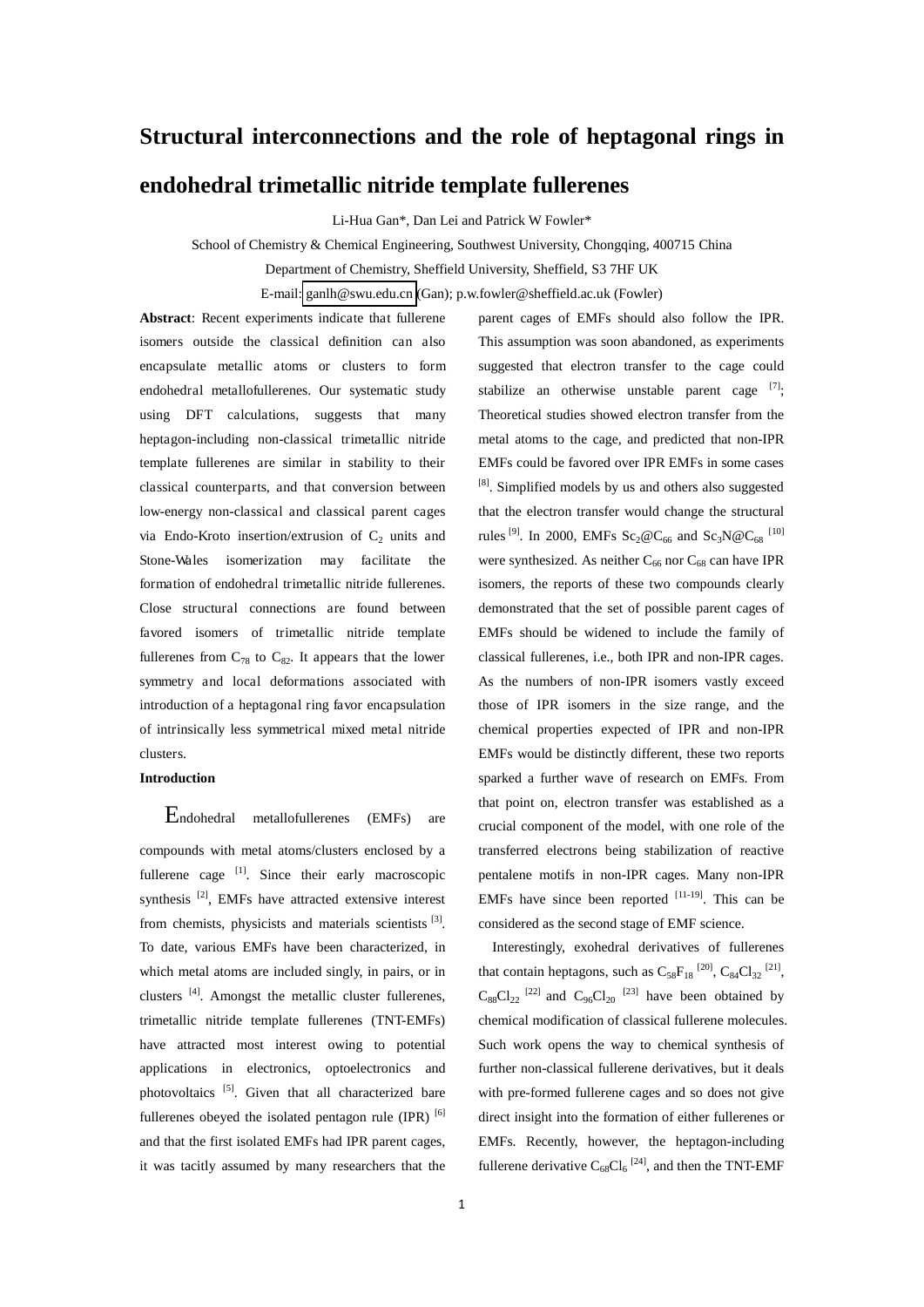$\text{LaSc}_2\text{N@C}_{80}$ , which includes a heptagonal face <sup>[25a]</sup>, were synthesized in situ by the arc-discharge process. These reports demonstrate that heptagon-including fullerene-like molecules can form in a discharge, and once again lift a limitation on the likely candidates for parent cages of EMFs. As non-classical isomers greatly outnumber the classical fullerenes, these developments herald a third stage of EMF science.

However, as far as we know, no systematic study has been performed on non-classical EMFs to date. Meanwhile, the formation mechanisms of EMFs, including TNT-EMFs, remain unclear, even though nearly one hundred EMFs have been characterized [4]. In the present work, classical and non-classical TNT-EMFs of  $C_{78}$ ,  $C_{80}$  and  $C_{82}$  were systematically studied with the help of an extended face-spiral algorithm for construction of candidates. The study shows that heptagon-including TNT-EMFs are close competitors of classical TNT-EMFs in terms of their energy and that there is a web of structural relationships between low-energy isomers of TNT-EMFs.

# non-classical fullerene with a single heptagonal face contains  $f_5 = 13$  pentagons and some hexagons, according to Euler's theorem [26]. Introduction of heptagonal faces tends to increase crowding of pentagons, and we consider here only those classical isomers  $(f<sub>5</sub> = 12)$  with at most three pentagon adjacencies, and those non-classical isomers  $(f<sub>5</sub> = 13)$ with at most two. Counts of the isomers by type and number of pentagon adjacencies are listed in the supporting information (S1). Topological coordinates [27] are used to provide initial cage structures, which are then optimized for charges  $0, -2, -4$  and  $-6$  first using the semi-empirical PM3 level and then a selection of the best cages (60 for  $n = 78$ , 40 for  $n =$ 80, 30 for  $n = 82$ ) at each charge, are optimized at the B3LYP/3-21G level using Gaussian 09<sup>[28]</sup>. Based on the energy ranking for the optimized cages with charge -6, the favored cages are used as parents to construct  $Sc_3N$ ,  $YSc_2N$  and  $LaSc_2N$  TNT-EMFs. Final optimisations are performed at the GGA-PW91 level with a double numerical basis set including d-polarization functions and a scalar relativistic correction, implemented in the Dmol<sup>3</sup> package  $[29]$ . The results are shown in Table 1 and Figure 1.

#### **Computational Details**

As the first step, we consider non-classical fullerenes with only one heptagonal face  $(f_7 = 1)$ . A



Fig. 1 Optimized structures of the two lowest-energy isomers for each  $MSc_2N@C_n(M=Sc, Y$  and La, n=78, 80 and 82 at the GGA-PW91 level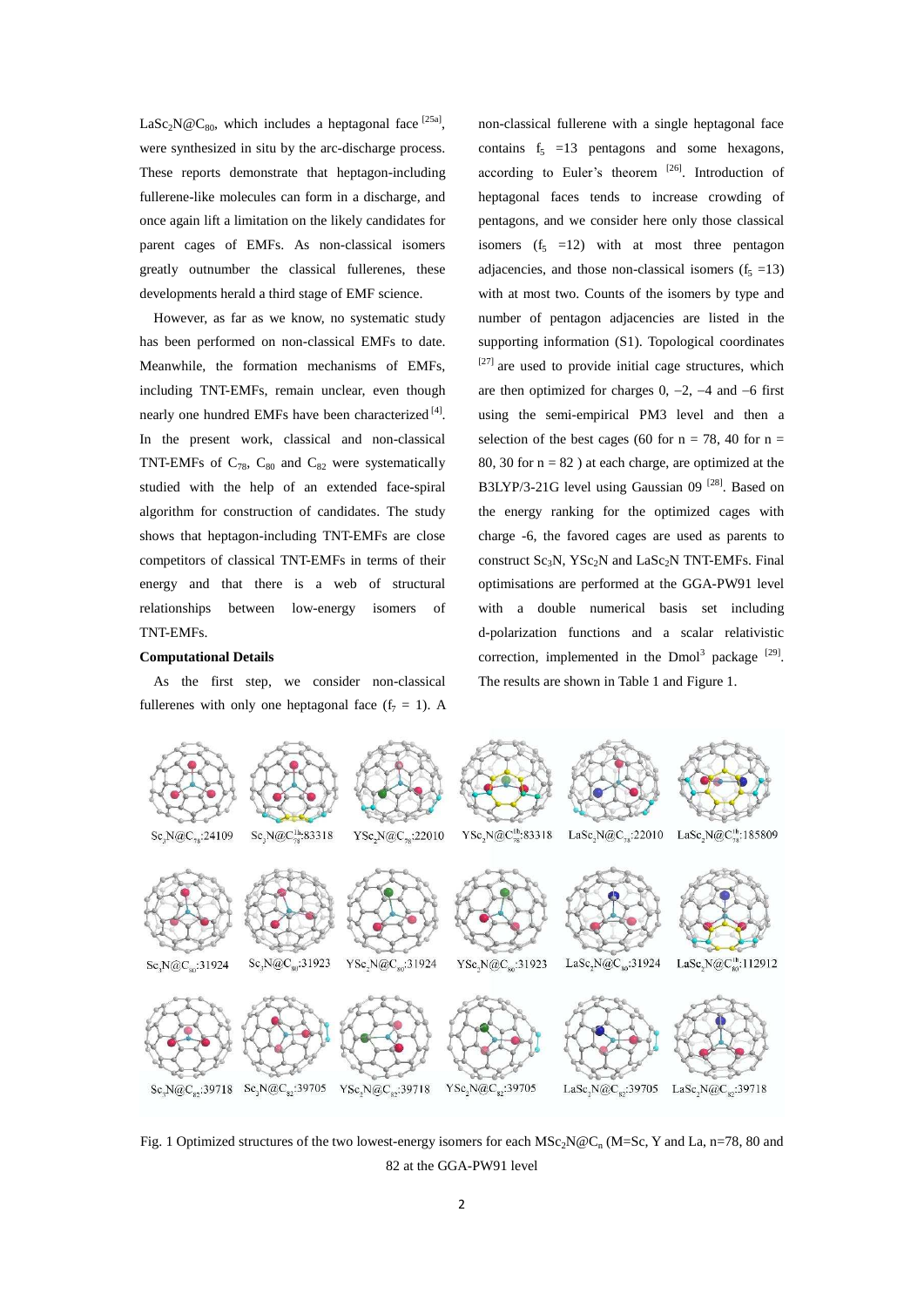|                                          |                     | YSc <sub>2</sub> N |                   |          |                                            |                     | LaSc <sub>2</sub> N |                   |          |                                                                       |                     |      |                   |          |
|------------------------------------------|---------------------|--------------------|-------------------|----------|--------------------------------------------|---------------------|---------------------|-------------------|----------|-----------------------------------------------------------------------|---------------------|------|-------------------|----------|
| Cage                                     | $N_{55}$ $\Delta E$ |                    | $\Delta_{\rm HL}$ | $E_{en}$ | Cage                                       | $N_{55}$ $\Delta E$ |                     | $\Delta_{\rm HL}$ | $E_{en}$ | Cage                                                                  | $N_{55}$ $\Delta E$ |      | $\Delta_{\rm HL}$ | $E_{en}$ |
| $C$ 78:24109-D3h                         | $\overline{0}$      | 0.0                | 1.23              | 267.3    | $C_{78:22010}$ - $C_{2}$                   | 2                   | 0.0                 | 1.37              | 313.7    | $C$ 78:22010- $C$ 2                                                   | $\overline{c}$      | 0.0  | 1.40              | 310.9    |
| $C_{78}^{1h}$ :81138- $C_{5}$            | $\overline{c}$      | 14.3               | 0.76              | 294.7    | $C_{78}^{1h}$ :83318- $C_8$                | $\overline{2}$      | 1.8                 | 0.76              | 297.6    | $\mathbf{C}^{\text{1h}}_{\text{78}:185809\text{-}\mathbf{C}_\text{S}$ | $\overline{2}$      | 9.0  | 0.88              | 310.4    |
| $C_{78:22010}$ - $C_{2}$                 | $\overline{c}$      | 18.6               | 1.29              | 304.5    | $C_{78}^{1h}$ :185809- $C_8$               | $\overline{2}$      | 5.4                 | 0.77              | 316.9    | $C_{78:21975}$ -C <sub>1</sub>                                        | 2                   | 9.5  | 1.33              | 294.7    |
| $C_{78}^{1h}$ :185809- $C_8$             | $\overline{c}$      | 18.9               | 0.71              | 312.9    | $C_{78}^{1h}$ :185820- $C_8$               | $\mathbf{2}$        | 6.5                 | 0.93              | 315.1    | $C_{78}^{1h}$ :83318- $C_5$                                           | $\overline{2}$      | 10.7 | 0.76              | 285.8    |
| $C_{78}^{1h}$ :185820- $C_s$             | $\overline{c}$      | 21.8               | 0.88              | 309.2    | $C$ 78:24088- $C$ 2v                       | $\mathbf{2}$        | 10.8                | 0.93              | 299.0    | $C_{78}^{1h}$ :185820- $C_s$                                          | $\overline{c}$      | 10.8 | 0.98              | 308.1    |
| $C_{78}^{1h}$ :185895- $C_1$             | $\overline{c}$      | 26.1               | 0.85              | 300.0    | $C_{78:21975}C_1$                          | $\overline{2}$      | 12.0                | 1.24              | 295.0    | $C$ 78:22646- $C$ 1                                                   | $\overline{2}$      | 10.9 | 1.18              | 289.4    |
| $\mathbf{C}$ 78:24088- $\mathbf{C}_{2v}$ | 2                   | 28.4               | 0.89              | 290.9    | $C$ 78:22646- $C$ 1                        | $\overline{2}$      | 12.3                | 1.15              | 290.9    | $C$ 78:24088- $C_{2v}$                                                | 2                   | 15.4 | 0.93              | 291.7    |
| $C_{\text{78}}^{\text{1h}}$ :83321-C1    | 2                   | 28.9               | 0.84              | 274.5    | $C_{78}^{1h}$ :185895- $C_1$               | $\overline{c}$      | 12.5                | 0.93              | 304.3    | $C_{78:21981}C_1$                                                     | $\overline{c}$      | 16.9 | 0.97              | 299.0    |
| $C_{78:24107}C_{2v}$                     | $\Omega$            | 29.3               | 0.73              | 234.4    | $C$ 78:24109-D3h                           | $\mathbf{0}$        | 13.9                | 1.09              | 243.8    | $C_{78}^{1h}$ :185895- $C_1$                                          | 2                   | 17.6 | 0.98              | 296.5    |
| $C_{78}:185814-C1$                       | 2                   | 31.2               | 0.49              | 276.2    | $C_{78}^{1h}$ :83321-C1                    | $\overline{c}$      | 14.4                | 0.81              | 279.5    | $C_{78}:185827-C1$                                                    | $\overline{c}$      | 20.1 | 0.34              | 272.0    |
| $C_{80:31924\text{-}Ih}$                 | $\overline{0}$      | 0.0                | 1.49              | 311.7    | C80:31924-Ih                               | $\overline{0}$      | 0.0                 | 1.53              | 314.7    | C80:31924-Ih                                                          | $\mathbf{0}$        | 0.0  | 1.45              | 305.5    |
| $C_{80:31923-D5h}$                       | $\overline{0}$      | 16.6               | 1.27              | 283.9    | C80:31923-D5h                              | $\mathbf{0}$        | 15.2                | 1.34              | 288.2    | $C_{so}^{1h}$ :112912- $C_s$                                          | 2                   | 7.6  | 1.16              | 322.9    |
| $C_{80}^{1h}$ :112912- $C_{8}$           | 2                   | 26.8               | 1.08              | 310.1    | $C_{\rm so}^{\rm 1h}$ :112912- $C_{\rm s}$ | 2                   | 15.2                | 1.16              | 324.5    | C80:31923-D5h                                                         | $\mathbf{0}$        | 14.6 | 1.30              | 279.9    |
| $C_{80:31922} - C_{2v}$                  | $\overline{0}$      | 36.5               | 0.55              | 264.6    | $C_{80}^{1h}$ :112913- $C_1$               | 2                   | 29.0                | 0.86              | 304.3    | $C_{80}^{1h}$ :112913- $C_1$                                          | 2                   | 20.9 | 0.82              | 303.2    |
| $C_{80}^{1h}$ :112913- $C_1$             | 2                   | 37.6               | 0.88              | 292.7    | $C_{80}^{1h}$ :248984- $C_1$               | 2                   | 29.5                | 0.76              | 305.5    | $C_{80}^{1h}$ :248984- $C_1$                                          | 2                   | 22.1 | 0.72              | 303.7    |
| $C_{80}^{1h}$ :248984- $C_1$             | $\overline{c}$      | 38.2               | 0.77              | 293.9    | $C_{80:31922} - C_{2v}$                    | $\overline{c}$      | 36.3                | 0.63              | 267.5    | $C_{80:31922}C_{2v}$                                                  | $\boldsymbol{0}$    | 32.4 | 0.63              | 262.5    |
| $C_{82:39718}C_{2v}$                     | $\overline{0}$      | 0.0                | 0.79              | 272.7    | C82:39718-C2v                              | $\boldsymbol{0}$    | 0.0                 | 0.89              | 277.2    | $C_{82:39705}$ - $C_{2v}$                                             | $\mathbf{1}$        | 0.0  | 1.27              | 312.7    |
| $Cs2:39705-C2v$                          | $\mathbf{1}$        | 5.5                | 1.17              | 301.7    | $C_{82:39705}C_{2v}$                       | $\mathbf{1}$        | 0.3                 | 1.27              | 311.5    | $C_{82:39718}C_{2v}$                                                  | $\mathbf{0}$        | 1.2  | 0.95              | 277.1    |
| $Cs2:39663-Cs$                           | 1                   | 5.6                | 1.47              | 294.6    | $Cs2:39663-Cs$                             | $\mathbf{1}$        | 3.5                 | 1.51              | 301.5    | $C_{82}^{1h}$ : 332127- $C_1$                                         | 2                   | 2.4  | 0.76              | 316.8    |
| $Cs2:39715-Cs$                           | $\overline{0}$      | 12.9               | 0.59              | 258.9    | $C^{\text{1h}}_{82}$ :332127- $C_1$        | $\mathbf{2}$        | 9.5                 | 0.75              | 308.6    | $C_{82}:39714-C_2$                                                    | $\boldsymbol{0}$    | 11.2 | 0.64              | 262.9    |
| C82:39717-C3v                            | $\mathbf{0}$        | 17.1               | 0.27              | 266.0    | $Cs2:39715-Cs$                             | $\boldsymbol{0}$    | 10.2                | 0.55              | 266.4    | $C_{82:39663}$ - $C_s$                                                | 1                   | 11.3 | 1.44              | 294.9    |
| $C_{82}^{1h}$ : 332127- $C_1$            | 2                   | 20.3               | 0.82              | 293.4    | C82:39717-C3v                              | $\boldsymbol{0}$    | 11.1                | 0.39              | 276.8    | $C_{82:39717}C_{3v}$                                                  | $\mathbf{0}$        | 12.6 | 0.28              | 276.2    |
| $C_{82}:39714-C_2$                       | $\boldsymbol{0}$    | 22.3               | 0.65              | 246.4    | $C_{82}:39714-C_2$                         | $\boldsymbol{0}$    | 26.2                | 0.71              | 247.1    | $C_{82:39715}$ - $C_s$                                                | $\boldsymbol{0}$    | 14.1 | 0.53              | 263.6    |

Table 1 Low-energy isomers of TNT-EMFs. Numbers of pentagon adjacencies (N<sub>55</sub>), relative energies ( $\Delta E$ ), HOMO-LUMO gaps  $(\Delta_{HI})$  and counterpoise-corrected encapsulation energies (E<sub>en</sub>) of low-lying isomers of  $\text{MSc}_2\text{N@C}_n$  (M=Sc, Y and La; n = 78, 80 and 82). Energies  $\Delta E$  and  $E_{en}$  are given in kcal/mol, and gaps in eV.

In labelling the cages, we refer to classical fullerene isomers by their positions in the sequence of canonical spirals. To distinguish the non-classical isomers we use an extra superscript (1h) and use positions in the sequence of canonical spirals for the single-heptagon isomers. To avoid ambiguity, we list canonical spirals explicitly for these structures in the supporting information (S2). [The spiral is a sequence of 5s and 6s (and in this case also 7s) representing a helical strip of faces which can be wound up to reconstruct the surface of the 3D cage, in the manner of 'unpeeling' an orange; if the list is interpreted as an integer with one digit for each face, the canonical spiral for a given isomer is the one that gives the lowest such number; it is specified by the positions of non-hexagonal faces in the sequence (hence by 12 numbers for a classical

fullerene and 14 for a non-classical fullerene with one heptagonal face)].

### **Results and Discussion**

 $Sc_3N@C_{78}$  is based on the  $D_{3h}$ -symmetric classical fullerene  $C_{78}$ :24109 ( $C_{78}$ :5 in the IPR-only sequence) and this TNT-EMF has a large HOMO-LUMO gap (1.23eV), in agreement with experimental and other theoretical results  $[30, 31]$ . The isomer with the second low energy has a non-classical cage  $(C_{78}^{th} : 83318)$  with two pairs of fused pentagons, lies 14.3 kcal mol<sup>-1</sup> above the first, and has a much smaller HOMO-LUMO gap (0.76 eV). In fact, the ten lowest-energy isomers (Table 1) include six non-classical cages, but with energies that preclude significant thermal population.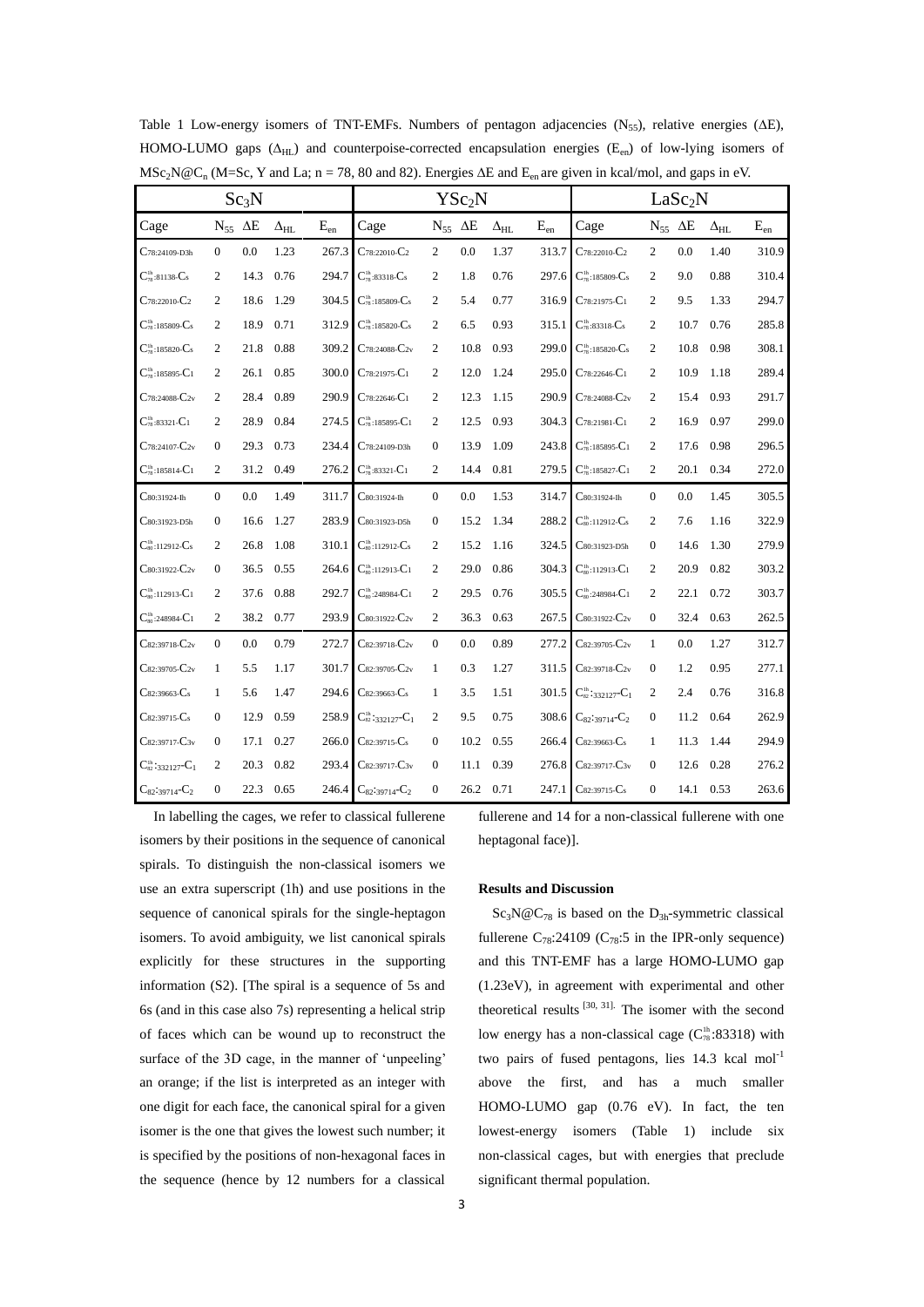For  $YSc_2N@C_{78}$ , on the other hand, the isomer with the lowest energy also has a large HOMO-LUMO gap (1.37eV) and is a classical, but non-IPR cage,  $C_{78}$ :22010 with two pentagon adjacencies. The same cage has been reported as the parent in  $Gd_3N@C_{78}^{113}$ , <sup>32]</sup>, Y<sub>3</sub>N@C<sub>78</sub><sup>[13b, 33]</sup>, and GdSc<sub>2</sub>@C<sub>78</sub><sup>[13c]</sup>; in these cases, as for YSc<sub>2</sub>N, the central TN is larger than Sc<sub>3</sub>N. The isomer with the second lowest energy is non-classical but lies only  $1.8$  kcal mol<sup>-1</sup> higher, so could be expected to have significant population in an equilibrium mixture at 1000K. LaSc<sub>2</sub>N@C<sub>78</sub> is predicted to have the same most favored cage as  $YSc_2@C_{78}$ , but a second isomer based on a (different) non-classical cage  $(C_{78}^{1h} : 185809)$  that also has two pentagon adjacencies, and lies  $9.0$  kcal mol $^{-1}$  above the best classical isomer.

Our calculations find icosahedral  $C_{80}:31924$  ( $C_{80}:7$ in the IPR-only sequence) to be the best cage for all three cases  $MSc_2$  with M=Sc, Y and La. There is competition for the second place in the energy order between a classical IPR parent of maximum symmetry  $D_{5h}$  (C<sub>80</sub>:31923) and a one-heptagon non-classical isomer ( $C_{80}^{1h}$ :112912). For Sc<sub>3</sub>N, both cages lie well above the best candidate, with the non-classical cage lagging behind the second best classical cage; for  $YSc<sub>2</sub>N$ , the two competing isomers have essentially equal energy, and for  $\text{LaSc}_2N$ , the isomer with the non-classical parent cage has edged into second place. This non-classical isomer of  $LaSc<sub>2</sub>N@C<sub>80</sub>$  has a gap of 1.16eV (compared with the gaps of the best isomers of  $MSc_2N@C_{80}$  of 1.49, 1.53 and 1.45eV for M=Sc, Y and La, respectively). Gratifyingly, the three isomers of  $\text{LaSc}_2\text{N@C}_{80}$  predicted in our systematic calculations to have lowest energy match those reported as experimental isomers by Zhang et al.  $[25a]$ , who give a crystal structure for a non-classical isomer based on cage  $C_{80}^{1h}$ :112912. Their calculations based on the cages found in the three experimental structures also agree with our energy order.

In terms of the calculated relative energy of its hexa-anion (S3),  $C_{82}$ :39718 ( $C_{82}$ :9 in the IPR-only sequence) is the best candidate cage for encapsulating a TN cluster, and indeed the calculations show that  $Sc<sub>3</sub>N@C<sub>82</sub>:39718$  is the isomer with the lowest energy within the set for  $Sc_3N@C_{82}$ , despite the low calculated HOMO-LUMO gap (0.79 eV). A recent experimental report finds the same cage structure for  $Sc_3N@C_{82}$  [34]. It is interesting to note that the five most favored isomers of  $Sc_3N@C_{82}$  in our calculations coincide with the first five favored isomers predicted by Popov et al.  $[35]$ , with minor variations in order. For  $YSc_2N@C_{82}$  and  $LaSc_2N@C_{82}$ , the same non-IPR cage  $(C_{82}:39705)$  is found in the TNT-EMF structures of lowest energy, in both cases with a HOMO-LUMO gap comparable to those of already synthesized TNT-EMFs.

It should be noted that the predicted cages and geometrical parameters for the lowest-energy isomers of MSc2N@Cn calculated here are also in good agreement with available experimental data (see S4). Thus the employed method is reliable.

The fact that TNT-EMFs based on non-classical cages are predicted in several cases to be competitive with those based on classical cages is a resultant of a complex set of factors. Non-classical cages including one heptagonal face tend to have more pentagon adjacencies (almost universally<sup>[36]</sup> destabilizing in the neutral, although offset by the favorable effect of pentagon-heptagon adjacencies  $[37, 38]$ , but these offer potential electron-acceptor sites (stabilizing in an anion). The encapsulated TN cluster is generally accepted to act as a formal six-electron donor  $[4, 39]$ . Loss of electrons appears to accentuate bond-length differences in mixed clusters, as for example in free  $MSc<sub>2</sub>N$  (M=Y and La) where the M-N distances shrink but Sc-N distances increase in the positive ions. One-heptagon cages also have naturally low symmetry (at best  $C_s$  or  $C_1$ ), which may enhance their geometric match with mixed TN clusters, in analogy to classical TNT-EMFs such as  $DySc<sub>2</sub>N@C<sub>76</sub>$ , where the cluster is encapsulated in  $C_s$ -symmetric  $C_{76}:17490$ , instead of  $T_d$  C<sub>76</sub>:19151, even though the hexa-anion of the latter (more symmetrical) cage is lower in energy by 20.8 kcal mol<sup>-1 [15]</sup>.

 The calculations reported here give a set of favored structures for TNT-EMFs with three different clusters  $MSc<sub>2</sub>N$  embedded in C<sub>n</sub> cages of three different nuclearities. As discussed above, the identification of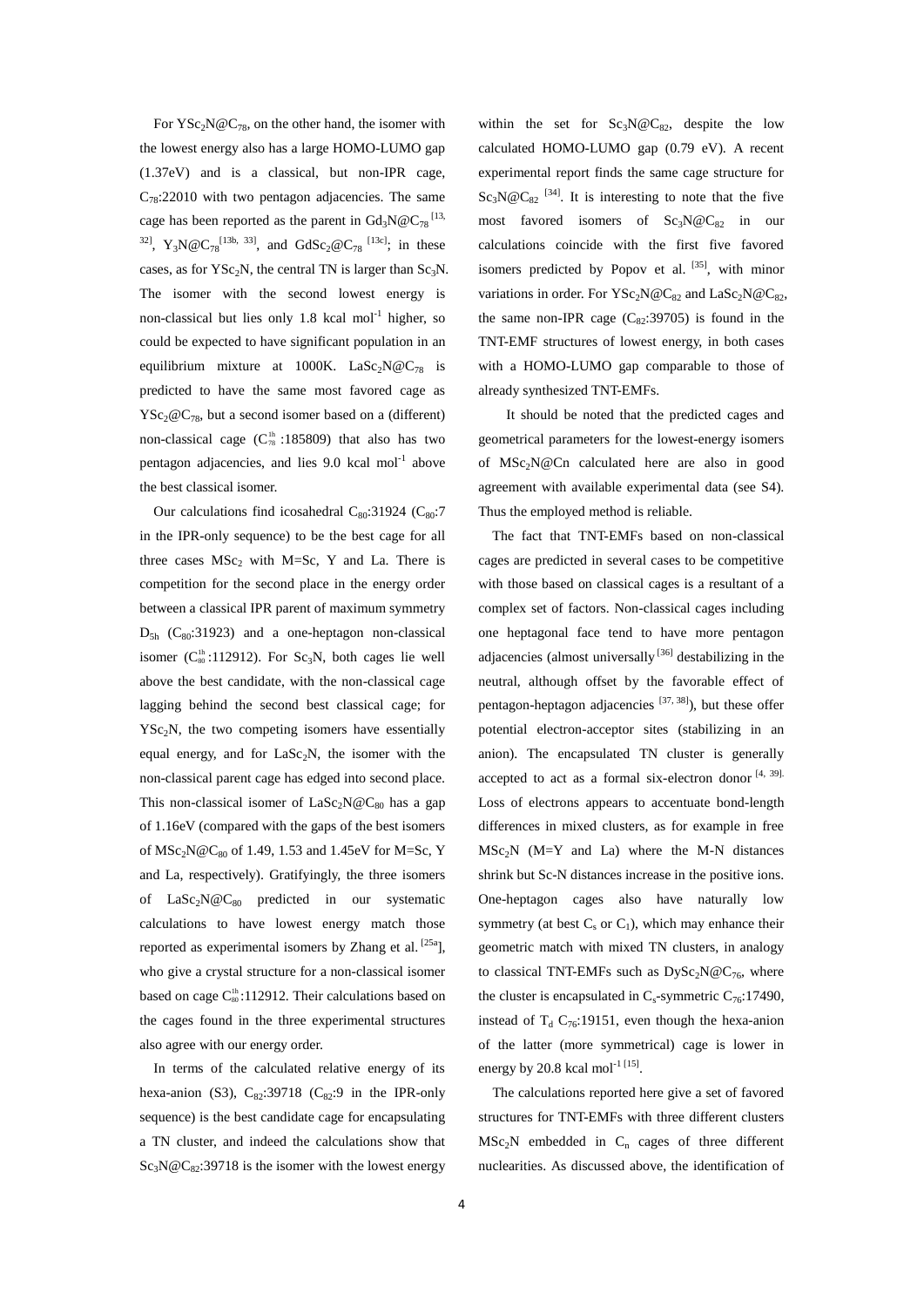lowest energy isomers is in agreement with available data  $[30, 34, 39, 40]$ ; the results include cases where the optimal cage is the same for M=Sc, Y, La, e.g.  $C_{80}$ :31924, and others where the optimal cage depends on M ( $C_{78}$ :24109 for M=Sc, but  $C_{78}$ :22010 for M=Y, La). The cages, both classical and non-classical, that occur in the low-energy sets exhibit a complex network of connections, as large parts of the structures

are conserved for given cage size and between cage sizes. Fig. 2 illustrates some of these connections for cages involved in low-energy isomers of  $Sc<sub>3</sub>N@C<sub>n</sub>$  (n  $= 78, 80$  and 82). The illustrated isomers are the five lowest energy for  $n = 78$  and 82, but for  $n = 80$  the isomers of lowest energy have been supplemented with a cage  $(C_{80}:31891)$  that is actually seventh in energy order.



Fig. 2 Structural connections among TNT-EMFs. The pairs of letters in red indicate that a Stone-Wales isomerization transformation is taking place for the two corresponding bonds; the pairs of atoms in  $C_n$  marked in green indicate that those atoms come from a  $C_2$  unit added by an Endo-Kroto insertion into the indicated  $C_{n-2}$  cage. The correspondence between general-isomer and IPR-isomer nomenclature for isolated-pentagon cages is:  $C_{78}:24109$  (IPR: 5),  $C_{78}:24107$  (IPR: 3),  $C_{80}:31924$  (IPR: 7),  $C_{80}:31923$  (IPR: 6),  $C_{80}:31922$  (IPR: 5),  $C_{82}:39718$ (IPR: 9), C<sub>82</sub>:39715 (IPR: 6), C<sub>82</sub>:39717 (IPR: 8).



Fig.3 Transformations used to connect the fullerene cages of low-energy TNT-EMF isomers. a) Generalized Stone-Wales isomerization; b) Endo-Kroto Insertion of  $C_2$ ; c)  $C_2$  extrusion.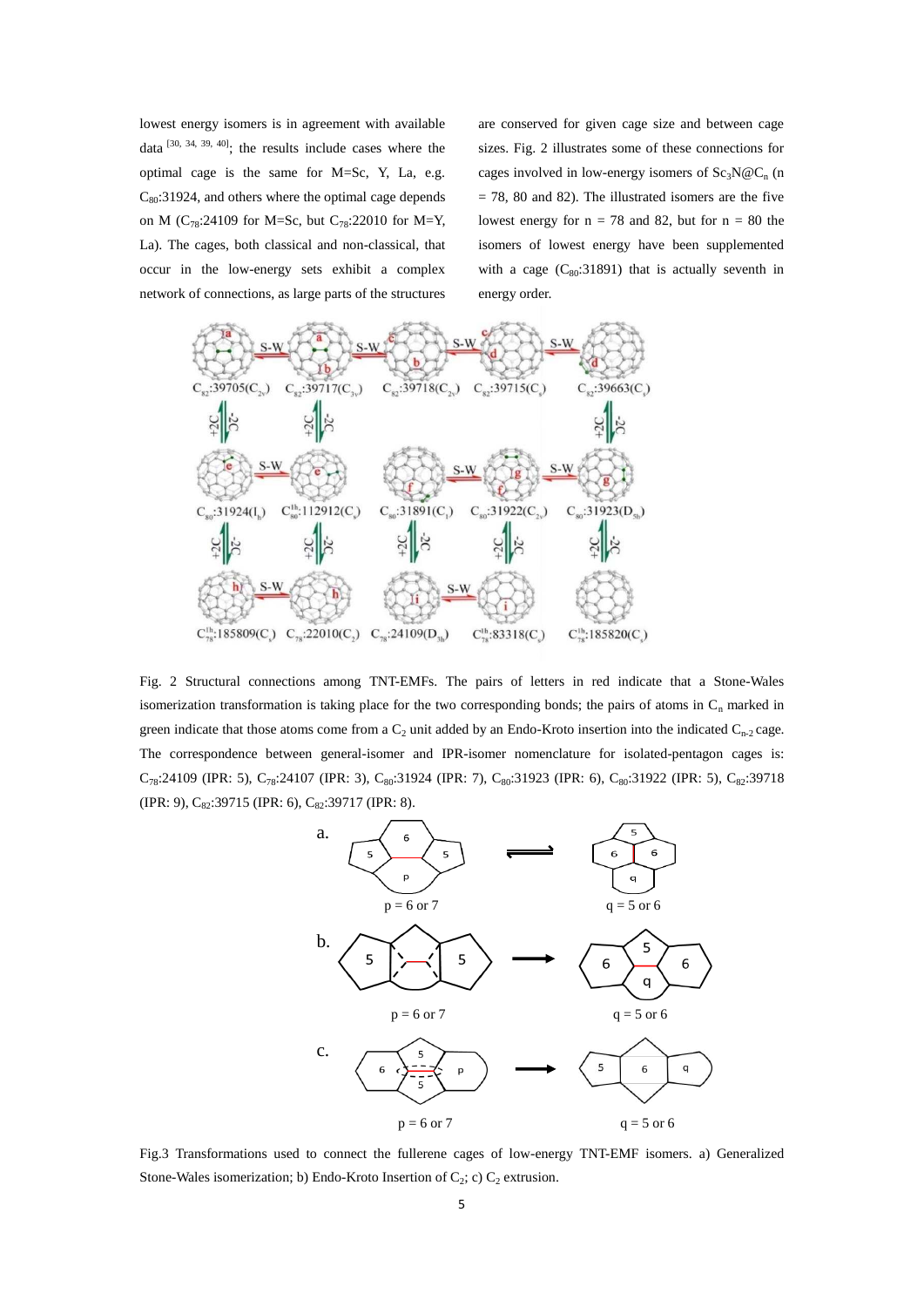The figure shows connections through processes of two types: Stone-Wales (S-W) isomerization  $[41, 42]$ and expansion/contraction via Endo-Kroto (E-K)  $C_2$ insertion/extrusion  $[43]$ , in each case generalized to allow one face of the transforming patch to be either a hexagon or heptagon (see Figure 3 for details)**.** 

The map is not intended to be exhaustive, in that the isomers shown also connect many isomers outside the set and up and down to nuclearities 84 and 76, but it does illustrate the high degree of commonality between cages that have featured in experimental observations of TNT-EMFs.

Exploring the rows of the map first: for  $n = 78$ , both the parent cage of  $Sc_3N@C_{78}$  (C<sub>78</sub>:24109) and the parent of  $C_{78}$ -based TNT-EMFs with encapsulated YSc<sub>2</sub>N, LaSc<sub>2</sub>N, Y<sub>3</sub>N and Gd<sub>3</sub>N (C<sub>78</sub>:22010) are a single S-W step away from a one-heptagon cage of low energy.

In the row of  $C_{80}$  cages, the well-known icosahedral isomer  $(C_{80}:31924$ , i.e.  $C_{80}:7$  in the IPR-only sequence), the cage for the lowest energy isomer of many EMFs<sup>[44-50]</sup>, is connected by a single S-W step to the recently identified non-classical one-heptagonal isomer  $(C_{80}^{1h}$  :112912). A single S-W step from  $C_{80}$ :31923, the IPR parent cage of the second most stable isomer of  $Sc_3N@C_{80}$  and parent cage for many EMFs [51-55], recovers the fourth most stable isomer  $Sc_3N@C_{80}$  and another S-W step gives a non-IPR cage that links by E-K  $C_2$  loss to the  $D_{3h}$  isomer that is favored by a number of EMFs with  $C_{78}$  cages [56-59].

The  $C_{82}$  row again includes cages that have featured heavily in both experimental and theoretical structures of TNT-EMFs and often EMFs. At the left of the row, cage  $C_{82}$ :39705 is favored for Y<sub>3</sub>N encapsulation <sup>[35]</sup>. The isomer in the center of the S-W chain  $(C_8, 39718)$ is common to many mono-metallic EMFs; for example, it can encapsulate most of the lanthanides [1]. The cage at the right of the S-W chain  $(C_{82}:39663)$  is the parent cage of  $Y_3N@C_{82}^{60}$   $C_{82}:39717$  is the parent of  $Sc_2S@C_{82}$  and  $Sc_2C_2@C_{82}$  <sup>[61]</sup>, and  $C_{82}$ :39715 is the parent of  $Sc_2C_2@C_{82}$ ,  $Y_2C_2@C_{82}^{[62]}$ , in all of which the fullerene cage is acting as a formal acceptor of only four electrons.

Vertical connections in the map are made by  $C_2$ 

insertion and extrusion, which provides a route for expansion of all five parents of low-energy isomers of  $Sc_3N@C_{78}$  into the isomers of  $Sc_3N@C_{80}$  with relatively low energy, and the most favored isomers for  $Sc_3N@C_{80}$  are again connected to the favored isomers of  $Sc_3N@C_{82}$ . It is worth noting that two non-classical one-heptagon parent cages for  $C_{78}$ , and one for  $C_{80}$ , lie on direct paths between low-energy classical isomers of  $Sc_3N@C_n$  and  $Sc_3N@C_{n+2}$ . Further connections can be made to species that lie outside this small region of the full inter-conversion map. For example,  $C_2$  addition to  $C_{82}$ :39718 can form  $C_{84}$ :51365, the parent cage of Tb<sub>3</sub>N@C<sub>84</sub><sup>[18]</sup> and  $Tm_3N@C_{84}$  <sup>[19]</sup>. Likewise, removal of  $C_2$  from the parent cage of  $YSc_2N@C_{78}$  and  $LaSc_2N@C_{78}$  $(C_{78}:22010)$  can yield  $C_{76}:17490$ , the parent cage of YSc<sub>2</sub>N@C<sub>76</sub>, DySc<sub>2</sub>N@C<sub>76</sub><sup>[15]</sup>, and the isomer of  $Sc_3N@C_{76}$  with the second lowest predicted energy.

 Thus, at least in a formal sense, the parent fullerene cages and hence the low-energy TNT-EMFs based on them, can be transformed one into another. These structural relationships express a tendency of favored cages to be built from common stabilizing substructures and motifs. Moreover, the close correspondence of calculated structures with experiment and with each other suggests that theory has a powerful role to play in rationalizing observations and predicting new possibilities, given that the soot produced by the arc-discharge method is often a complex mixture  $[19, 25]$  with yields that correlate with overall energy.

Our calculations demonstrate  $C_2$  insertion/extrusion is not only a topological but also an energetic bridge for growth/degradation of favored TNT EMFs. Previous theoretical studies have shown that  $C_2$ insertion can facilitate the formation of favored fullerenes/EMFs smaller than  $C_{60}/C_{50}$  <sup>[63]</sup>. To our knowledge, there is no evidence that the formation mechanisms of small fullerenes differ dramatically from those of medium-sized fullerenes;  $C_2$  insertion could also facilitate the formation of fullerenes with sizes larger than  $C_{60}$ . Since the most common parent cages of EMFs, i.e.  $D_{3h}$ -C<sub>78</sub>,  $I_h$ -C<sub>80</sub> and C<sub>2V</sub>-C<sub>82</sub> are all IPR-satisfying, they cannot be formed by direct  $C_2$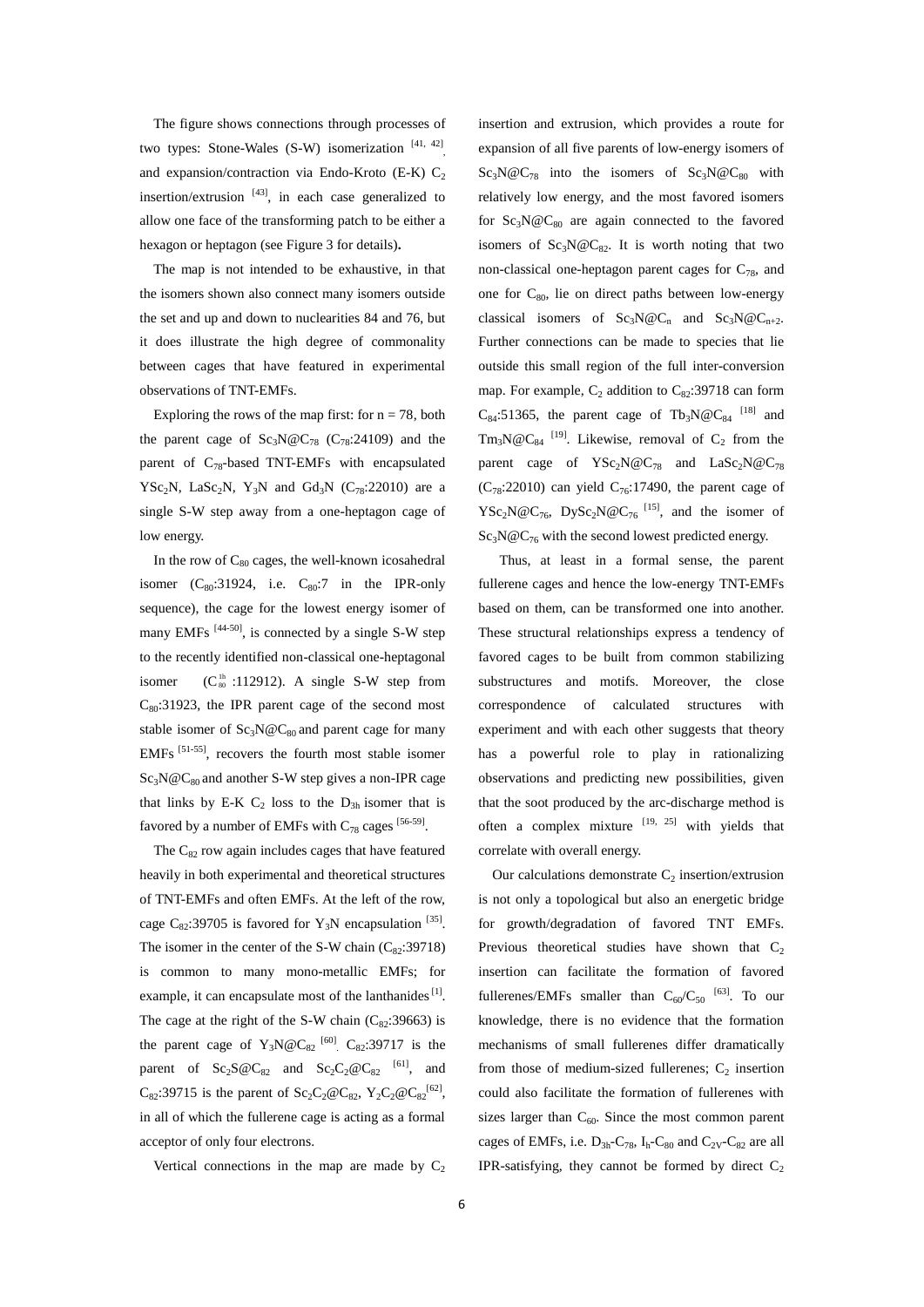insertion into classical fullerene isomers, without the help of an isomerization (for which S-W transformation is the best candidate). If, however, a heptagon is available in a carbon cage  $C_n$ , an IPR-satisfying cage of  $C_{n+2}$  can be formed directly via  $C_2$  insertion into the heptagon, as in the cases of  $I_h$ - $C_{60}$ and  $I_h$ - $C_{80}$  discussed below; even then, S-W isomerization is needed for transformations between heptagon-including isomers and classical isomers of  $C_n$ . S-W isomerization and E-K  $C_2$  insertion/extrusion are complementary steps in the simplest picture for the formation of EMFs.

The role of non-classical isomers in empty fullerene growth has been modeled [64], and one-heptagon isomers have been proposed to contribute to the high relative abundance of  $I_h$ -symmetrical  $C_{60}$ , since this isomer can be formed by  $C_2$  insertion into the most stable one-heptagon isomer of  $C_{58}$  [64]. Theoretical study showed that non-classical isomers of  $C_{68}$ containing a heptagon play a key role in the formation of fullerene  $C_{70}$  and fullerene derivative  $C_{68}Cl_6$ <sup>[65]</sup>. In the map shown in Figure 2, the cage  $C_{80}:31924$ , the parent of many EMFs, is similarly related by  $C_2$ insertion to the one-heptagon isomer  $C_{78}^{1h}$ :185809. It seems reasonable to ascribe at least part of the abundance of  $I_h$ -C<sub>80</sub>-based EMFs to a similar mechanism.  $I_h$ - $C_{80}$  cage also has other pathways from  $C_{82}$ , as it is related to  $C_{82}$ :39705 by E-K  $C_2$  extrusion and to the favored non-classical cage  $C_{\text{so}}^{\text{th}}$ :112912 by S-W isomerization. Given also the special stability of its hexa-anion of  $I_h-C_{80}$  <sup>[39]</sup>, it is plausible that  $I<sub>h</sub>-C<sub>80</sub>$ -based TNT-EMFs should dominate yields. These considerations show that a heptagon play an important role for the formation of favored EMFs.

The map given in Figure 2 can be read as a scheme for either growth or degradation of TNT-EMFs. In fact, quantum molecular dynamics simulations show that hot giant fullerenes can both lose and gain carbon in high-temperature conditions  $[66]$ , which is compatible with our theoretical findings that EMFs can grow or degrade into other sized species and form a structural web of favored EMFs together with the help of S-W isomerization.

One indicator of the thermodynamic driving force

for reactions that lead to formation of a TNT-EMF is the encapsulation energy,  $E_{en}$ , which is the difference in energy between reactants and product. Since the discussions below are based on clusters of similar geometrical shape encapsulated in a given cage isomer, the basis set superposition errors (BSSE) for different reactions are expected to be comparable. To check this, we include counterpoise corrections in the calculation of Een. The calculations confirm that the BSSEs are comparable, and lead to corrected encapsulation energies of Sc<sub>3</sub>N, YSc<sub>2</sub>N and LaSc<sub>2</sub>N in C<sub>78</sub>:24109 of 267.3, 243.8 and 226.2 kcal mol<sup>-1</sup>, respectively. Evidently,  $C_{78}$ :24109 is a tight fit for the YSc<sub>2</sub>N cluster and unsuitable for encapsulating the  $\text{LaSc}_2\text{N}$ cluster. The encapsulation energies of the three clusters for  $C_{78}$ :22010 are 304.5, 313.7 and 310.9 kcal  $mol<sup>-1</sup>$ , respectively; they suggest that this cage is suitable for  $YSc<sub>2</sub>N$  and  $LaSc<sub>2</sub>N$  clusters. The encapsulation energies inside  $C_{80}$ :31924 of 311.7, 314.7 and 305.5 kcal mol<sup>-1</sup>, suggesting a slight preference for this cage as encapsulant for the first two clusters. For the same clusters in  $C_{80}:31923$  the energies are 283.9, 288.2 and 279.9 kcal mol<sup>-1</sup>, suggesting that this cage is less favored for  $\text{LaSc}_2N$ . However, one-heptagon  $C_{80}^{th}$ :112912 with  $E_{en} = 322.9$ kcal mol<sup>-1</sup> is readier to encapsulate  $\text{LaSc}_2\text{N}$  than  $C_{80}$ :31923, in agreement with the experimental observation that one-heptagon  $\text{LaSc}_2N@C^{1h}_{80}$ :112912 has been isolated and characterized [25a], even though its parent cage is easily to transform into other favored cages of TNT-EMFs. The encapsulation energies of the three clusters inside  $C_{82}$ :39705 are 301.7, 311.5 and 312.7 kcal mol<sup>-1</sup>, suggesting that  $C_{82}$ :39705 is more suitable for containing  $YSc_2N$  and  $Las_2N$ clusters.

Finally, a remark can be made on selection of candidate cages. Recently, Yamada et al. revisited the structure of  $Sc_2@C_{66}$ , and found two scandium atoms located inside a  $C_{2V}$  cage,  $C_{68}:4059$ , with four pentagon adjacencies in two well-separated pairs, each associated with one scandium atom [67]. The larger cages considered in the present study of TNT-EMFs encapsulate molecular clusters. The fact that all low-energy isomers found have two or fewer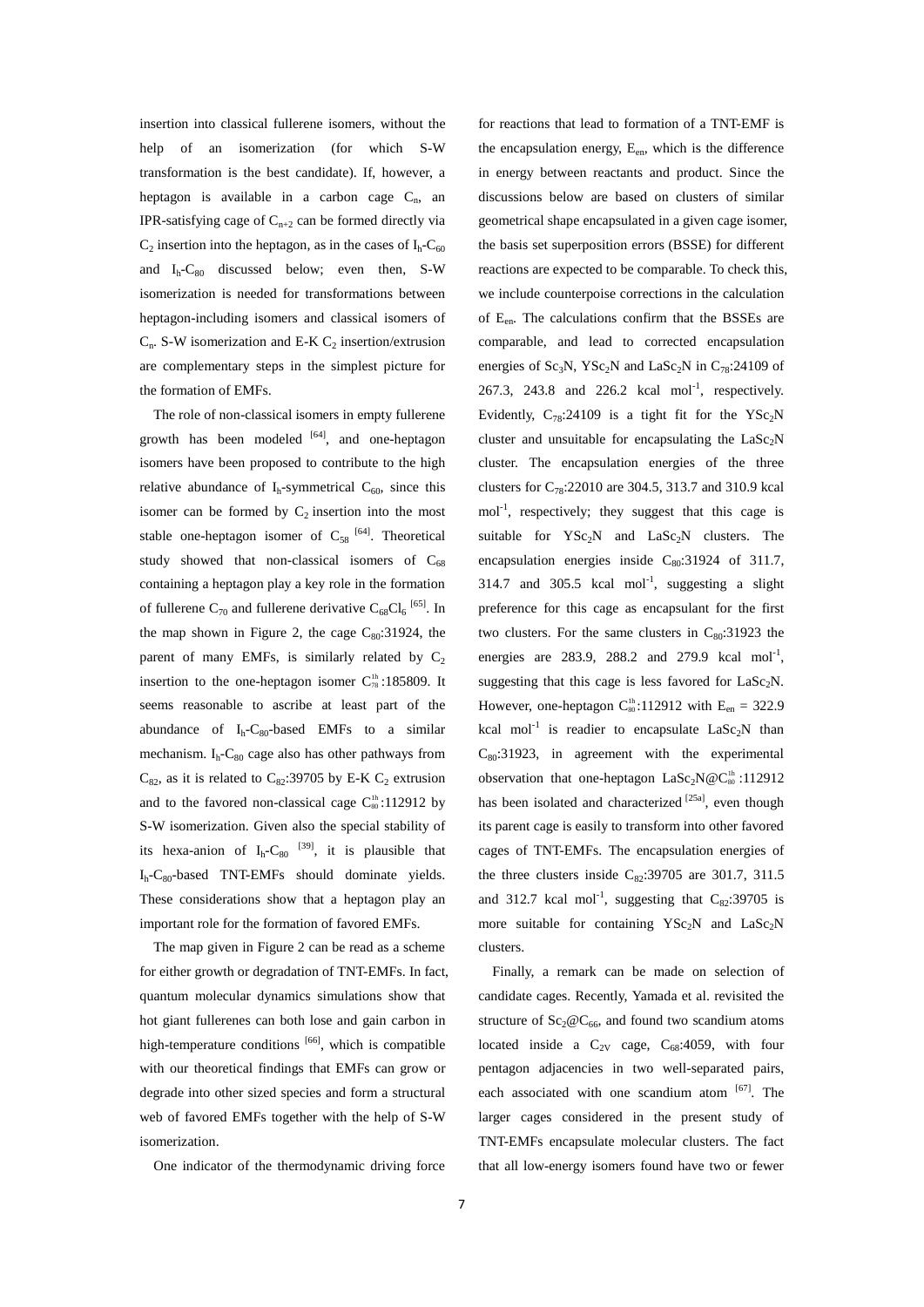adjacencies (Table 1) is retrospective justification of the three-adjacency limit applied for classical cages.

### **Conclusion**

In summary, the regimes of classical and non-classical fullerene cages can be bridged via S-W isomerization and  $C_2$  insertion/extrusion. Extensive density functional theory calculations demonstrate that there is a dense network of structural interconnections between the favored isomers of TNT-EMFs of  $C_{78}$ ,  $C_{80}$  and  $C_{82}$ , and that one-heptagon non-classical TNT-EMFs are close to classical TNT-EMFs in terms of total energetics. In particular, species such as classical  $MSc_2N@C_{78}:22010$  (M=Y and La),  $YSc_2N@C_{80}:31924$  and  $MSc_2N@C_{82}:39705$ (M=Y and La), and non-classical  $YSc_2N@C^{1h}_{78} : 83318$ are promising candidates for synthesis of new TNT-EMFs. The existence of the network of insertion/extrusion and S-W isomerization between lowest-energy isomers suggests a route for formation of TNT-EMFs, in which non-classical one-heptagon cages may play a significant role.

### **Acknowledgements**

This work was supported by the National Natural Science Foundation of China (51272216, 51472208).

#### **References**

- [1] a) H. Shinohara, Rep. Prog. Phys. **2000,** 63, 843. b) A. Rodríguez-Fortea, A. L. Balch, J. M. Poblet, Chem. Soc. Rev. **2011,** 40, 3551.
- [2] Y. Chai, T. Guo, C. Jin, R. E. Haufler, L. P. F. Chibante, J. Fure, L. Wang, J. M. Alford, R. E. Smalley, J. Phys. Chem. **1991,** 95, 7564.
- [3] T. Akasaka, S. Nagase, Endofullerenes: A New Family of Carbon Clusters, Kluwer Academic, Dordrecht, 2002.
- [4] A. A. Popov, S. Yang, Chem. Rev. **2013,** 113, 5989.
- [5] a) L. Dunsch, S. Yang, Small **2007**, 3, 1298. b) J. Zhang, S. Stevenson, H. C. Dorn, Acc. Chem. Res. **2013,** 46, 1548.
- [6] H. W. Kroto, Nature **1987,** 329, 529.
- [7] M. Takata, B. Umeda, E. Nishibori, M. Sakata, Y. Saito, M. Ohno, Nature **1995,** 377, 46.
- [8] K. Kobayashi, S. Nagase, J. Am. Chem. Soc. **1997,** 119, 12693.
- [9] P. W. Fowler, D. E. Manolopoulos, Nature **1992**, 355, 428.
- [10] C. R. Wang, T. Kai, T. Tomiyama, T. Yoshida, Y. Kobayashi,

E. Nishibori, M. Takata, M. Sakata, H. Shinohara, Nature **2000,**  408, 426. b) S. Stevenson, P. W. Fowler, T. Heine, J. C. Duchamp, G. Glass, T. Rice, K. Harich, E. Hajdu, R. Bible, H. C. Dorn, Nature **2000,** 408, 427.

- [11] a) S. F. Yang, A. A. Popov, L. Dunsch, Angew. Chem. Int. Ed. **2007,** 46, 1256. b)N. Chen, M. Mulet-Gas, Y. Y. Li, R. E. Stene, C. W. Atherton, A. Rodríguez-Fortea, J. M. Poblet, L. Echegoyen, Chem. Sci. **2013,** 4, 180. c) N. Chen, C. M.Beavers, M. Mulet-Gas, A. Rodríguez-Fortea, E. J. Munoz, Y. -Y. Li, M. M. Olmstead, A. L. Balch, J. M. Poblet, L. Echegoyen, J. Am. Chem. Soc. **2012,** 134, 7851.
- [12] H. Kato, A. Taninaka, T. Sugai, H. Shinohara. J. Am. Chem. Soc. **2003,** 125, 7782.
- [13] a) C. M. Beavers, M. N. Chaur, M. M. Olmstead, L. Echegoyen, A. L. Balch, J. Am. Chem. Soc. **2009,** 131, 11519. b) J. Zhang, D. W. Bearden, T. Fuhrer, L. Xu, W. Fu, T. Zuo, H. C. Dorn. J. Am. Chem. Soc. **2013**, 135, 3351. c) A. L. Svitova, A. A. Popov, and L. Dunsch, Inorg. Chem. **2013,** 52, 3368.
- [14] B. Q. Mercado, C. M. Beavers, M. M. Olmstead, M. N. Chaur, K. Walker, B. C.Holloway, L. Echegoyen, A. L. Balch. J. Am. Chem. Soc. **2008,** 130, 7854.
- [15] S. Yang, A. A. Popov, L. Dunsch, J. Phys. Chem. B **2007,**  111, 13659.
- [16] X. Lu, H. Nikawa, T. Nakahodo, T. Tsuchiya, M. O. Ishitsuka, Y. Maeda, T. Akasaka, M. Toki, H. Sawa, Z. Slanina, N. Mizorogi, S. Nagase, J. Am. Chem. Soc. **2008,** 130, 9129.
- [17] Z. Q. Shi, X. Wu, C. R. Wang, X. Lu, H. Shinohara, Angew. Chem. Int. Ed. **2006,** 118, 2161.
- [18] C. M. Beavers, T Zuo, J. C. Duchamp, K. Harich, H. C. Dorn, M. M. Olmstead, A. L. Balch. J. Am. Chem. Soc. **2006,**  128, 11352.
- [19] T. Zuo, K. Walker, M. M. Olmstead, F. Melin, C. B Holloway, L. Echegoyen, H. C. Dorn, M. N. Chaur, C. J. Chancellor, C. M. Beavers, A. L. Balch, A . Athans. J. Chem. Commun. **2008,** 1067.
- [20] P. A. Troshin, A. G.Avent, A. D. Darwish, N. Martsinovich, A. K. Abdul-Sada, J. M.Street, R. Taylor. Science **2005,** 309, 278.
- [21] I. N. Ioffe, C. Chen, S. Yang, L. N. Sidorov, E. Kemnitz, S. I. Troyanov, Angew. Chem. Int. Ed. **2010,** 49, 4784.
- [22] I. N. Ioffe, O. N. Mazaleva, L. N. Sidorov, S. Yang, T. Wei, E. Kemnitz, S. I. Troyanov, Inorg. Chem. **2013,** 52, 13821.
- [23] a) S. Yang, S. Wang, E. Kemnitz, and S. I. Troyanov, Angew. Chem. Int. Ed. **2014,** 53, 2460; b) S. Yang, T. Wei, K.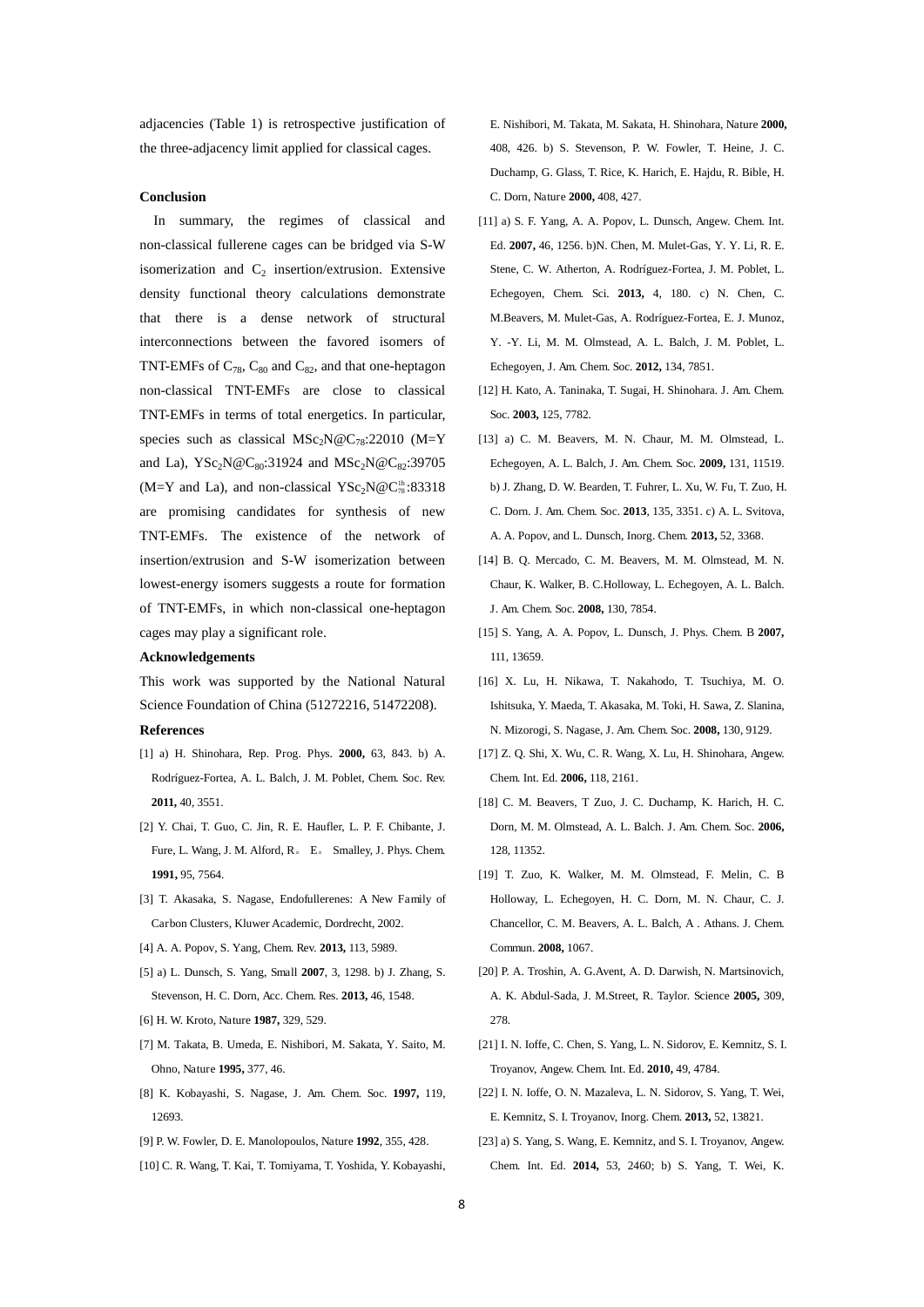Scheurell, E. Kemnitz, and S. I. Troyanov, Chem. Eur. J. **2015,**  21, 15138 c) T. Wei, S. Yang, E. Kemnitz, and I. S. Troyanov . Chem. Asian J. **2015,** 10, 559.

- [24] Z. Y. Tan, T. R. Chen, Z. J. Liao, J. Li, F. Zhu, X. Lu, S. Y. Xie, J. Li, R. B. Huang, L. S. Zheng. Nature Comm. **2011,** 1.
- [25] a) Y. Zhang, K. B. Ghiassi, Q. Deng, N. A. Samoylova, M. M. Olmstead, A. L. Balch, A. A. Popov. Angew. Chem. Int. Ed. **2015,** 54, 495; b) S. Stevenson, C. B. Rose, J. S. Maslenikova, J. R. Villarreal, M. A. Mackey, B. Q. Mercado, K. Chen, M. M. Olmstead, and A. L. Balch . Inorg. Chem. **2012,** 51, 13096.
- [26] P. W. Fowler. D. E.Manolopoulos, An Atlas of Fullerenes Clarendon Press, Oxford, 1995.
- [27] D. E. Manolopoulos and P. W. Fowler, J. Chem. Phys. **1992**, 96, 7603.
- [28] M. J. Frisch, Gaussian 09, Revision A. 02 Gaussian Inc.: Pittsburgh, PA, 2009.
- [29] a) B. Delley, J. Chem. Phys. **1990**, 92, 508 b) B. Delley. J. Chem. Phys. **2000**, 113, 7756 c) J. P. Perdew and Y. Wang, Phy. Rev. B **1992**, 45, 13244.
- [30] M. M. Olmstead, A. Bettencourt-Dias, J. C. Duchamp, S. Stevenson, D. Marciu, H. C. Dorn, A. L. Balch. Angew. Chem. Int. Ed. **2001,** 40, 1223.
- [31] A. A. Popov, M. Krause, S. Yang, J. Wong, L.Dunsch, J. Phys. Chem. B **2007,** 111, 3363.
- [32] T. Yang, X. Zhao, S. L. Li, J. -J. Zheng, W. -Y. Gao, ChemPhysChem, **2012,** 13, 449.
- [33] Y. Ma, T. Wang, J. Wu, Y. Feng, W. Xu, L. Jiang, J. Zheng, C. Shu, C. Wang. Nanoscale **2011**, 3, 4955.
- [34] T. Wei, S. Wang, F. Liu, Y. Tan, X. Zhu, S. Xie, S. Yang, J. Am. Chem. Soc. **2015,** 137, 3119.
- [35] A. A. Popov, L. Dunsch, J. Am. Chem. Soc. **2007,** 129, 11835.
- [36] A. S. Matias, R. W. A. Havenith, M. Alcami, A. Ceulemans, Phys Chem Chem Phys **2016** DI: 10. 1039/c5cp04970a

[37] L. -H. Gan, J. -Q. Zhao, Q. Hui, J. Comput. Chem. **2010,** 31, 1715.

- [38] a) P. W. Fowler, T. Heine, D. Mitchell, G. Orlandi, R. Schmidt, G. Seifert, F. Zerbetto, [J. Chem. Soc. , Faraday](http://dx.doi.org/10.1039/1364-5455/1990)  [Trans.](http://dx.doi.org/10.1039/1364-5455/1990) **1996,** 92, 2203. b) A. Ayuela, P. W. Fowler, D. Mitchell, R. Schmidt, G. Seifert, F. Zerbetto, J. Phys. Chem. **1996,** 100, 15634.
- [39] J. M. Campanera, C. Bo, J. M. Poblet, Angew. Chem. Int. Ed. **2005,** 44, 7396.
- [40] H. M. Lee, M. M. Olmstead, E. Iezzi, J. C. Duchamp, H. C.

Dorn, A. L. Balch, J. Am. Chem. Soc. **2002,** 124, 3494.

- [41] B. R. Eggen, M. I. Heggie, G. Jungnickel, C. D. Latham, R. Jones, P. R. Briddon. Science **1996,** 272, 87.
- [42] Bettinger, H. F. Yakobson, B. I. Scuseria, G. E. J. Am. Chem. Soc. **2003,** 125, 5572.
- [43] M. Endo, H. W. Kroto, J. Phys. Chem. **1992,** 96, 6941.
- [44] S. Stevenson, G. Rice, T. Glass, K. Harich, F. Cromer, M. R. ordan, J. Craft, E. Hadju, R. Bible, M. M. Olmstead, K. Maitra, A. J. Fisher, A. L. Balch, H. C. Dorn, Nature **1999,** 401, 55.
- [45] S. Yang, L. Dunsch, Chem. Eur. J. 2006**,** 12, 413.
- [46] M. N. Chaur, F. Melin, B. Elliott, A. J. Athans, K. Walker, B. C. Holloway, L. Echegoyen, J. Am. Chem. Soc. **2007,** 129, 14826.
- [47] E. B. Iezzi, J. C. Duchamp, K. R. Fletcher, T. E. Glass, H. C. Dorn, Nano Lett. **2002,** 2, 1187.
- [48] S. Stevenson, M. A. Mackey, M. A. Stuart, J. P. Phillips, M. L. Easterling, C. J. Chancellor, M. M. Olmstead, A. L. Balch, J. Am. Chem. Soc. **2008,** 130, 11844.
- [49] a) T. -S. Wang, N. Chen, J. -F. Xiang, B. Li, J. -Y. Wu, W. Xu, L. Jiang, K. Tan, C. -Y. Shu, X. Lu, C. -R. Wang, J. Am. Chem. Soc. 2009, 131, 16646; b) T. -S. Wang, C. -R. Wang Acc. Chem. Res. **2014,** 47, 450.
- [50] a) Y. Iiduka, T. Wakahara, T. Nakahodo, T. Tsuchiya, A. Sakuraba, Y. Maeda, T. Akasaka, K. Yoza, E. Horn, T. Kato, M. T. H. Liu, N. Mizorogi, K. Kobayashi, S. Nagase, J. Am. Chem. Soc. **2005,** 127, 12500.
- [51] T. Zuo, C. M. Beavers, J. C. Duchamp, A. Campbell, H. C. Dorn, M. M. Olmstead, A. L. Balch, J. Am. Chem. Soc. **2007,**  129, 2035.
- [52] M. Yamada, N. Mizorogi, T. Tsuchiya, T. Akasaka, S. Nagase, Chem. Eur. J. **2009,** 15, 9486.
- [53] T. Zuo, M. M. Olmstead, C. M. Beavers, A. L. Balch, G. Wang, G. T. Yee, C. Shu, L. Xu, B. Elliot, L. Echegoyen, J. C. Duchamp, H. C. Dorn, Inorg. Chem. **2008,** 47, 5234.
- [54] A) M. Krause, L. Dunsch, ChemPhysChem. **2004,** 5, 1445. b) S. F. Yang, L. Dunsch Chem. Eur. J. 2006**,** 12, 413.
- [55] a) M. Krause, J. Wong, L. Dunsch, Chem. Eur. J. 2005**,** 11, 706. b) S. Stevenson, M. A. Mackey, C. E. Coumbe, J. P. Phillips, B. Elliott, L. Echegoyen, J. Am. Chem. Soc. **2007,**  129, 6072.
- [56] B. P. Cao, T. Wakahara, T. Tsuchiya, M. Kondo, Y. Maeda, G. M. A. Rahman, T. Akasaka, K. Kobayashi, S. Nagase, K. Yamamoto, J. Am. Chem. Soc. **2004,** 126, 9164.
- [57] B. Cao, H. Nikawa, T. Nakahodo, T. Tsuchiya, Y. Maeda, T.